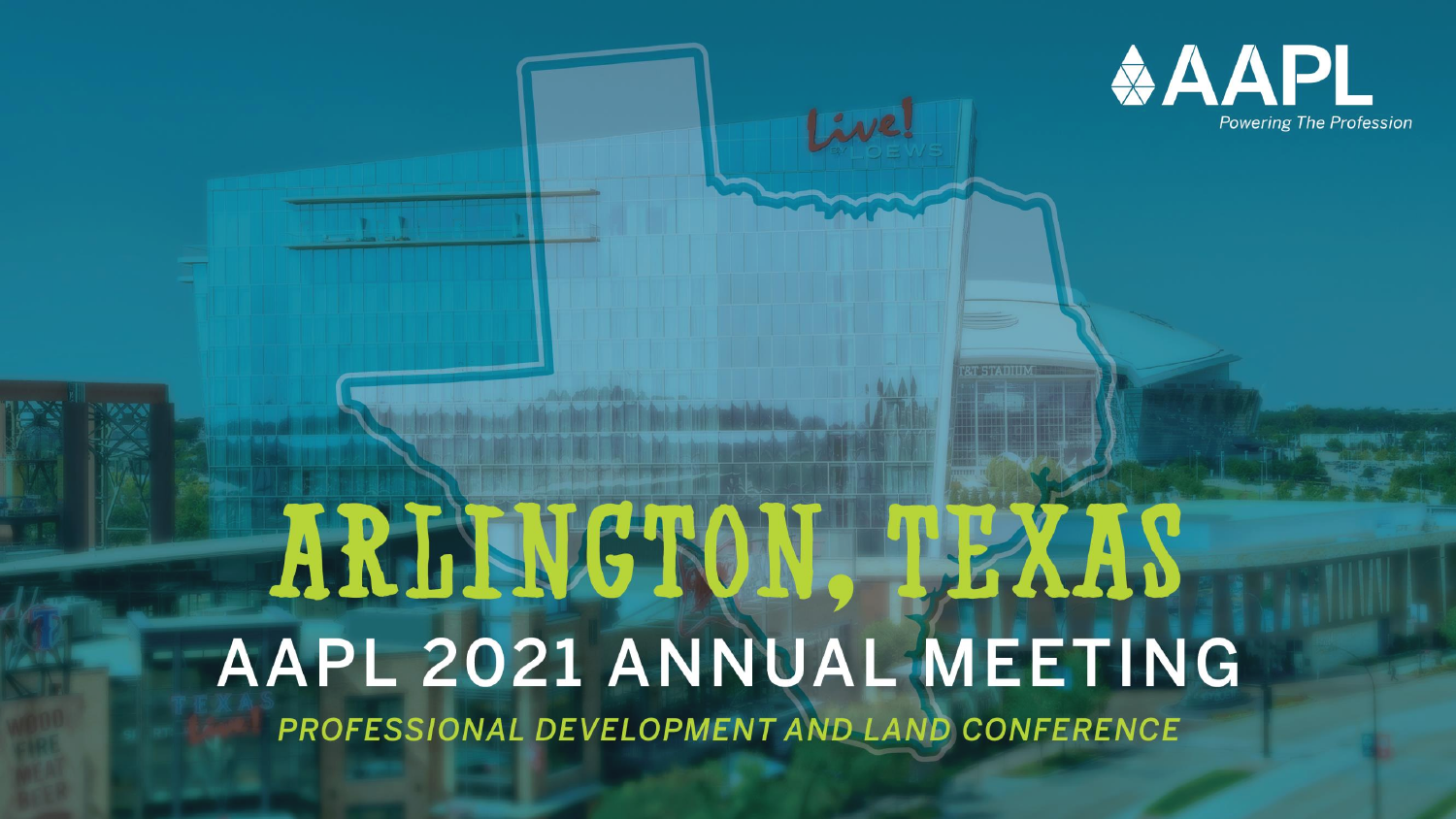# **AAPL Presidential Update**

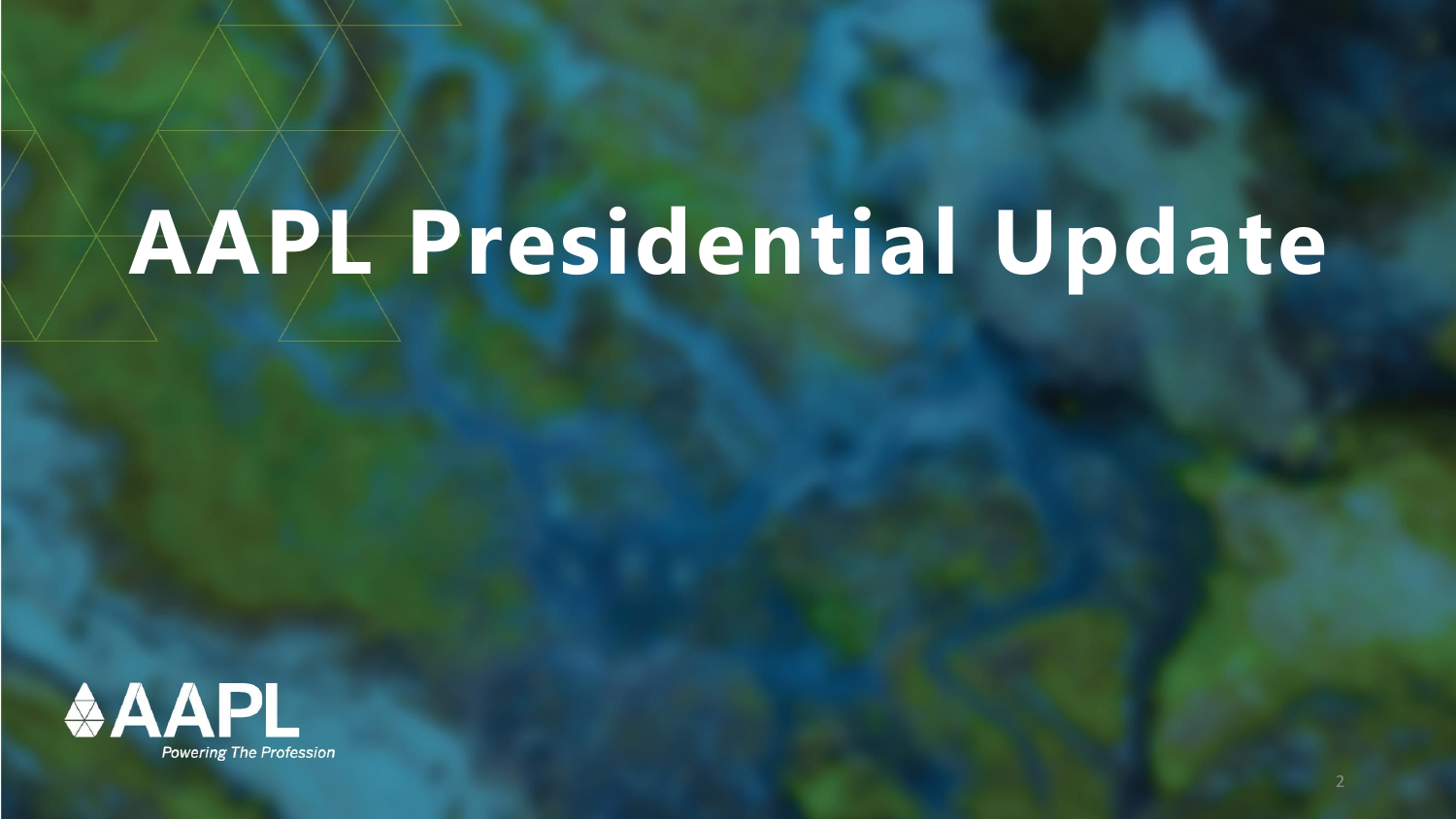## **AAPL Established in 1955**

- Prior to becoming our own Association, we were part of the National Oil Scouts in 1940. Due to the large number of Landmen in the association, the National Oil Scouts changed their name to "National Oil Scouts and Landman's Association".
- Established 1955
	- By and for company Landmen 1955
	- At the 2<sup>nd</sup> Annual Meeting in 1957 Canada was included as a member of the AAPL
	- Admitted field Landmen in 1964
	- Not for profit entity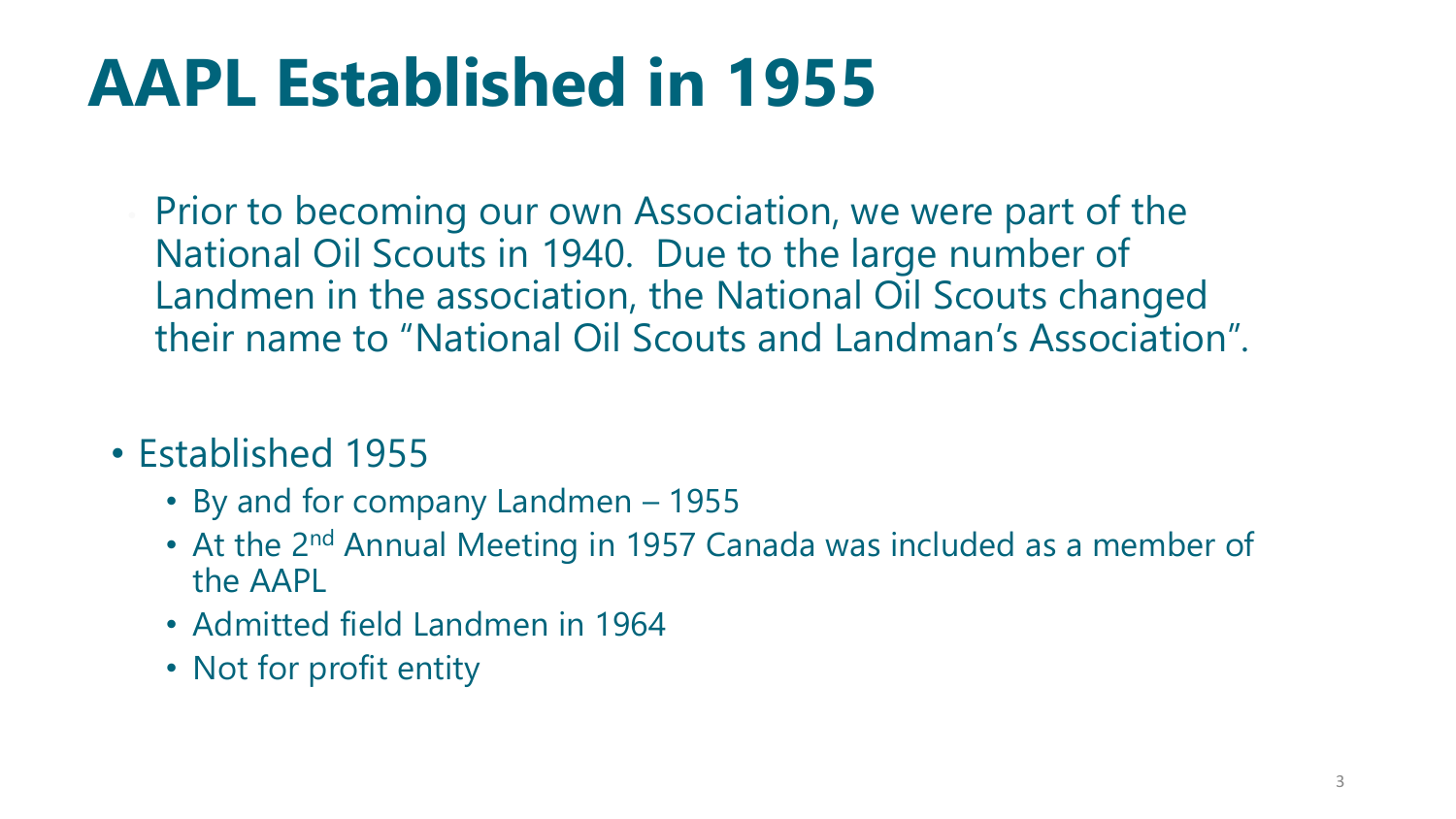### **2020-2021 Executive Committee**



Council of Past Presidents (COPP) Diversity & Inclusion Executive Council NAPE Advisory Board NAPE Management, LLC Nominating Subcommittee

Lester A. Zitkus, CPL AAPL President



Accreditation Committee Energy & Mineral Law Foundation (EMLF) Membership Committee Landman Scholarship Trust (LST) Professional Paper Task Force

Nancy C. McCaskell, CPL Second Vice President



Marc S. Tate, CPL Technology Committee

Third Vice President

Awards Committee Field Landman Seminar Committee

International Oil Scouts Association (IOSA) Publications Committee Rocky Mountain Mineral Law Foundation (RMML



AAPL Educational Foundation, Inc.

James "Jim" T. Devlin, CPL First Vice President

Geocare Insurance Committee Public Lands Access Committee

Certification Committee

Ethics Committee

Advisory Landman Connection Committee Annual Meeting Committee Education - Annual Meeting/Seminar Education - Development Education - RPL/CPL Education Exams LSU Mineral Law Foundation NAPE Expo Charities Fund Board Outer Continental Shelf Advisory Board (OCSAB)

C. Andrew Cooper, CPL **Secretary** 

Jay W. Beavers, III CPL AAPL Immediate Past President

ByLaws & Policy Manual Review Committee Finance Committee Forms Committee Investment Advisory Council Strategic Planning Committee

> Legislative/Regulatory Committee NAPE Operator's Committee (NOC) Southwest Land Institute Tax Issues Committee

Kyle Reynolds, CPL **Treasurer** 

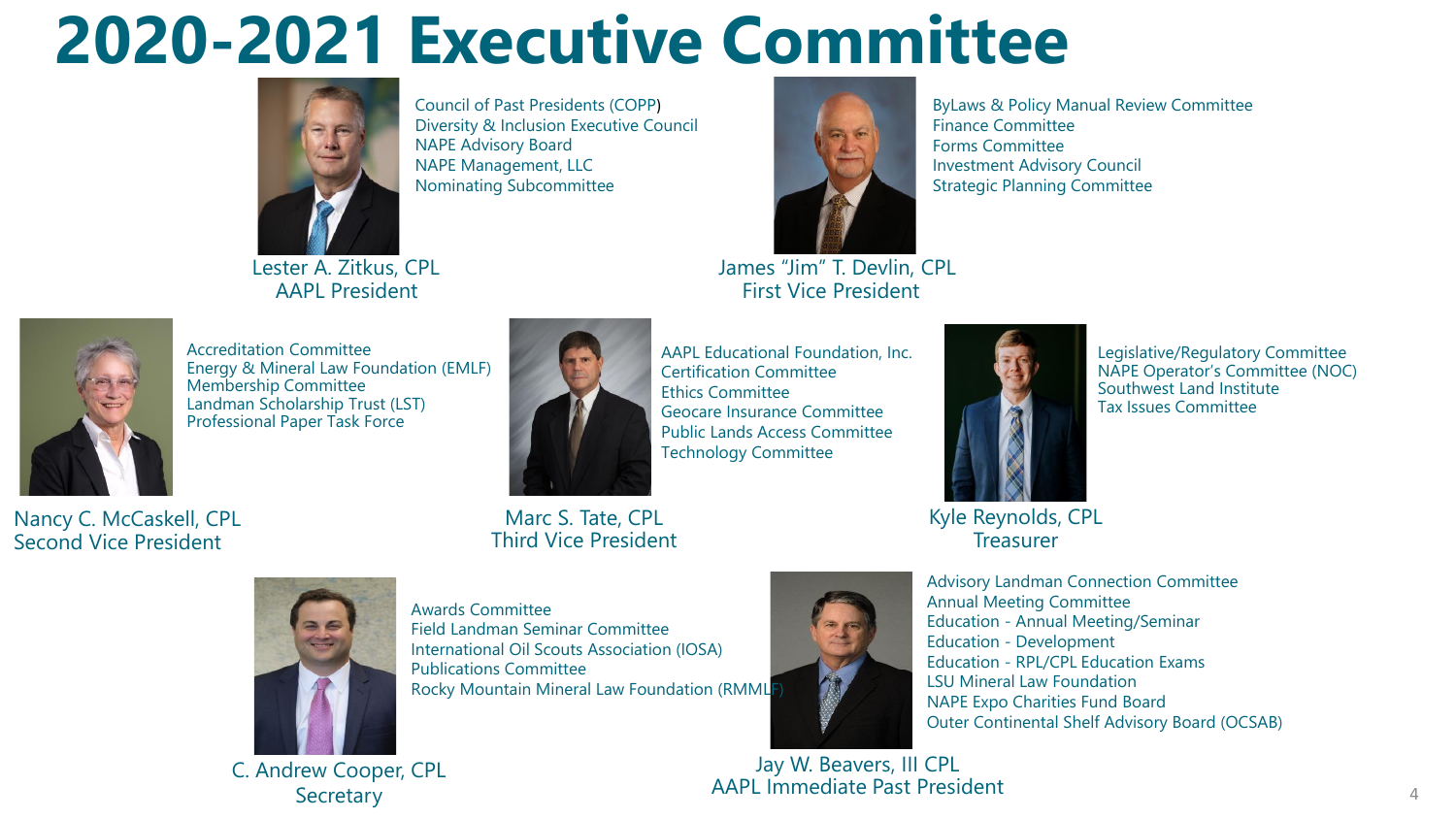## **Who We Are**

### **Mission:**

AAPL's mission is to promote the highest standards of performance for all land professionals, to advance their stature, and encourage sound and ethical stewardship of energy and mineral resources.

AAPL is vital to a land professional's career and provides:

- Ethical standards for the profession
- Advocates on behalf of landmen
- Supports career advancement through education, information and networking
- A certification program, that indicates the highest level of professional competence
- A symbol of achievement and assurance of ethical standards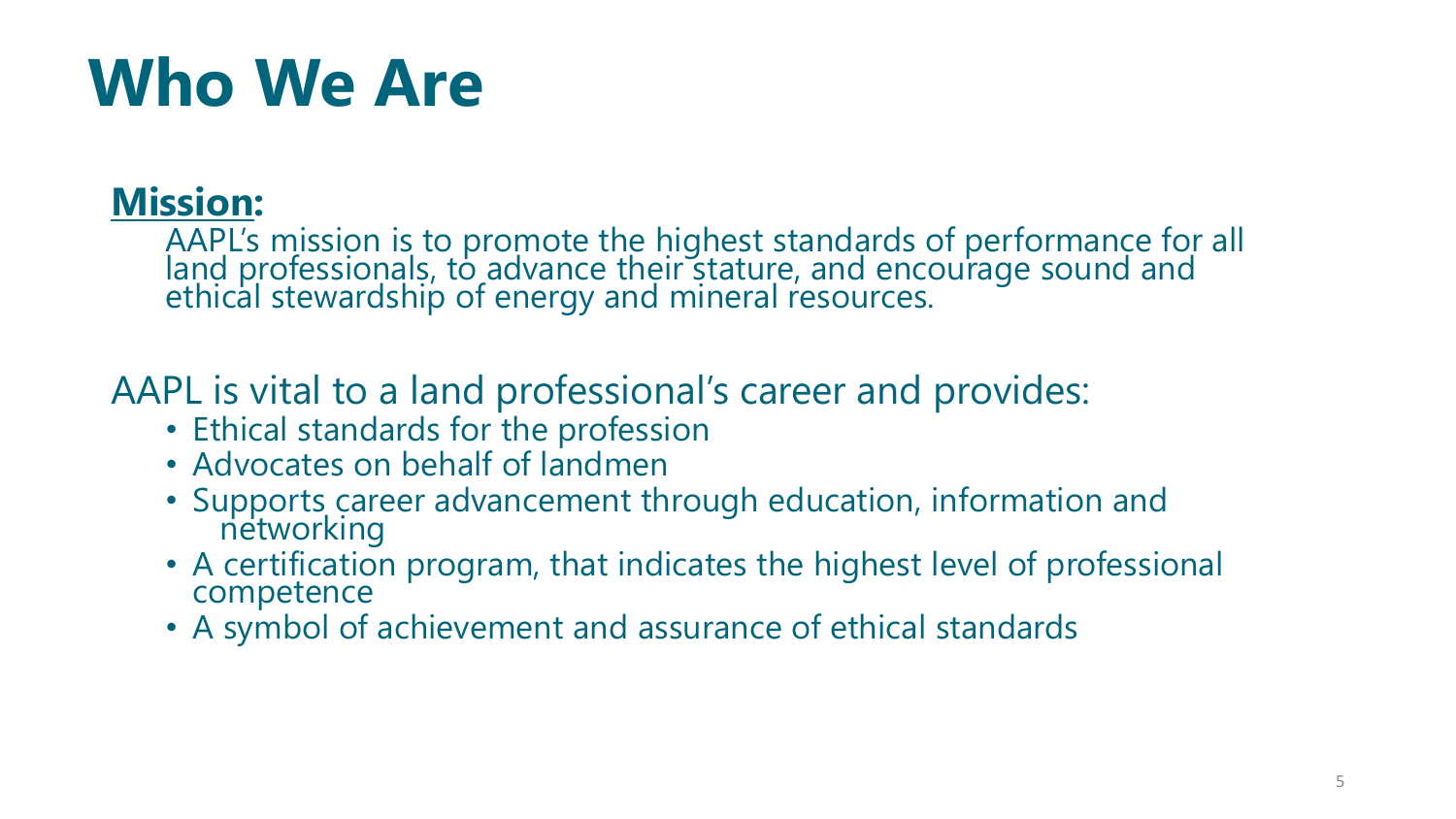## **Article XVI - AAPL Code of Ethics**

#### • **Code of Ethics**

- The Code of Ethics shall be the basis of conduct, business principles and ideals for the members of the AAPL; and it shall be understood that conduct of any member of the AAPL inconsistent with the provisions set forth in this Article shall be considered unethical and said individual's membership status shall be subject to review for possible disciplinary action as prescribed in Article XVII of these Bylaws.
- In the area of human endeavor involving trading under competitive conditions, ethical standards for fair and honest dealing can be made increasingly meaningful by an association organized and dedicated not only to the definition, maintenance, and enforcement of such standards, but to the improvement and education of its members as set out in the Standards of Practice. Such is the objective of AAPL and such is its public trust.

#### • **Standards of Practice – Article XVI. Section 1 -**

- It shall be the duty of the Land Professional at all times to promote and, in a fair and honest manner, represent the industry to the public at large with the view of establishing and maintaining goodwill between the industry and the public and among industry parties.
- The Land Professional, in his dealings with landowners, industry parties, and others outside the industry, shall conduct himself in a manner consistent with fairness and honesty, such as to maintain the respect of the public.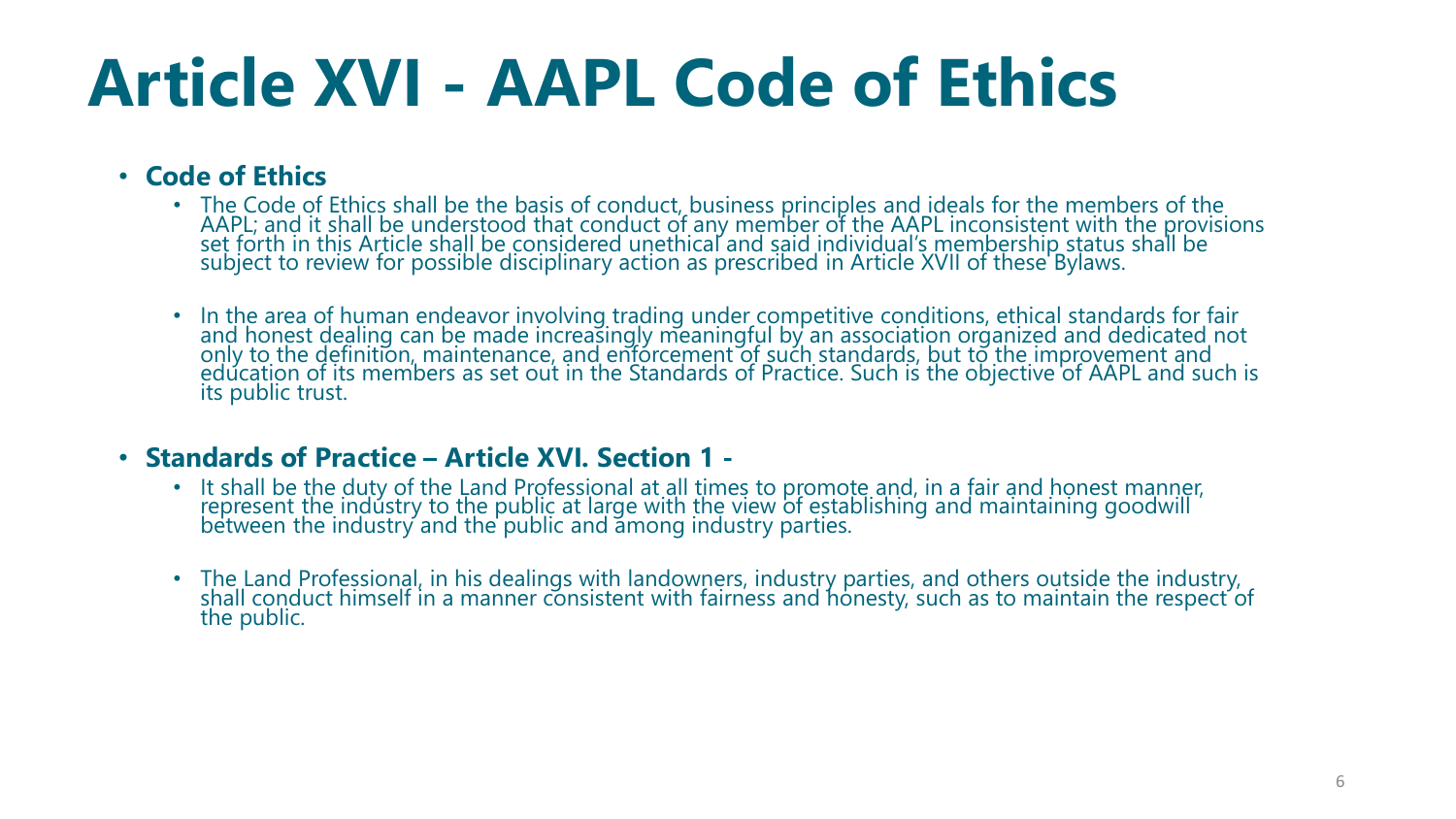

\* Board of Directors elected/appointed by local affiliated associations \*\*Board of Directors appointed by AAPL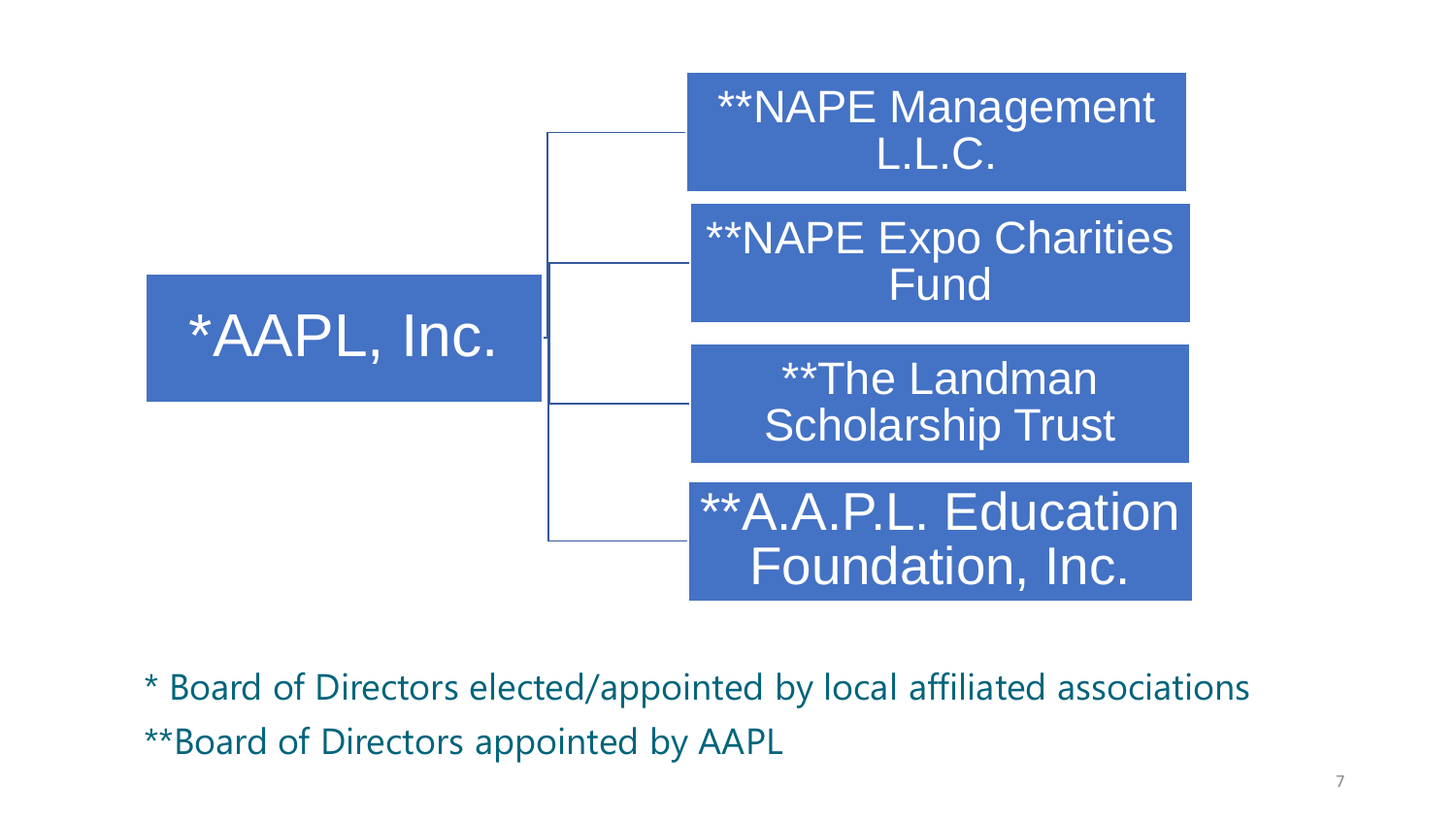

#### \* General Partner

\*\*AAPL distributes a 0.5% interest to the Houston Geological Society and to the Society of Independent Petroleum Earth Scientists per terms of the partnership agreement. (Section 6.04 – Special Endorser Fee Allocation.)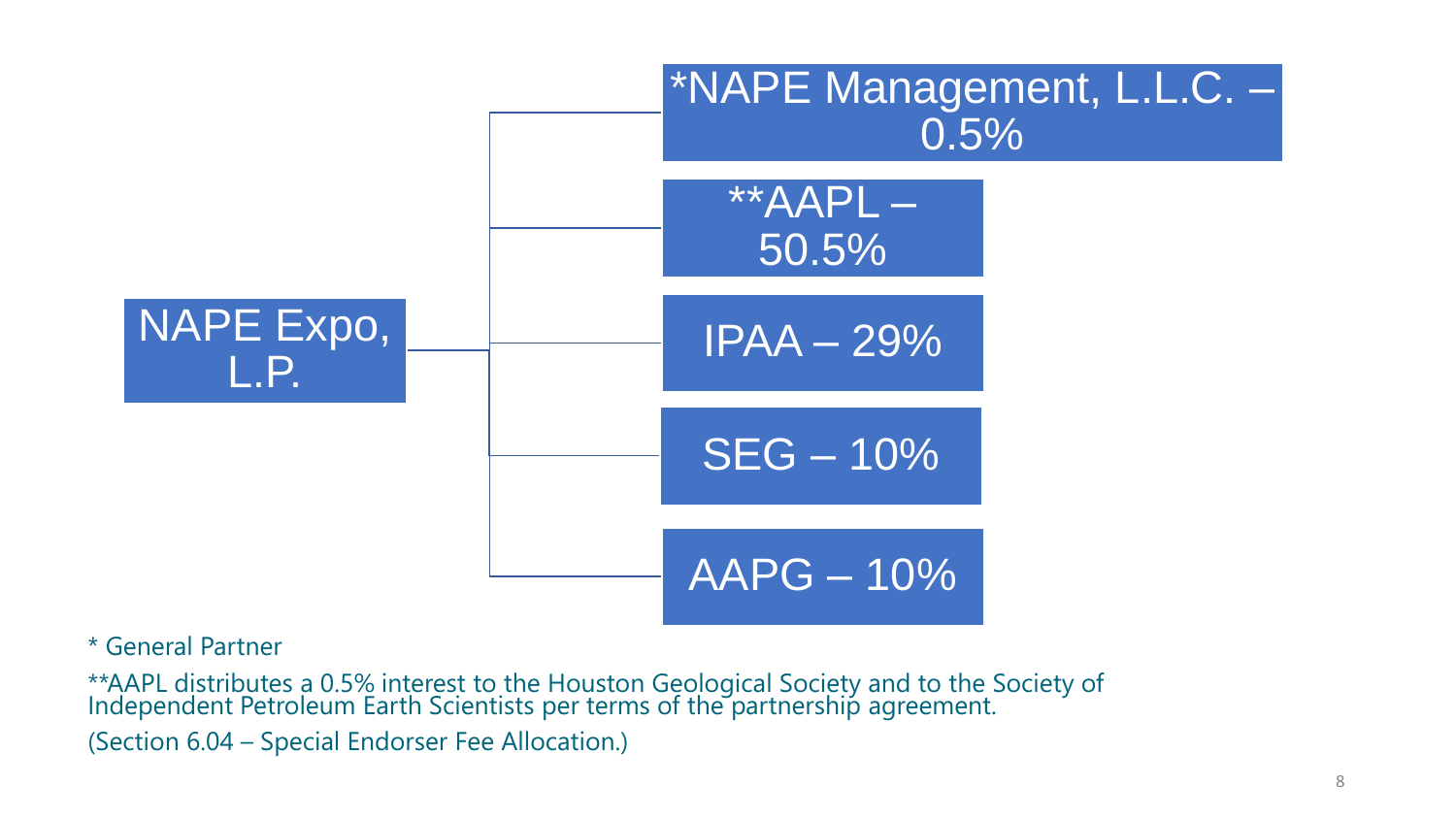### **AAPL Headquarters** 800 Fournier St., Fort Worth, TX 76102



- Includes an undeveloped lot
- Capacity to host Education and Committee events
- Downtown Fort Worth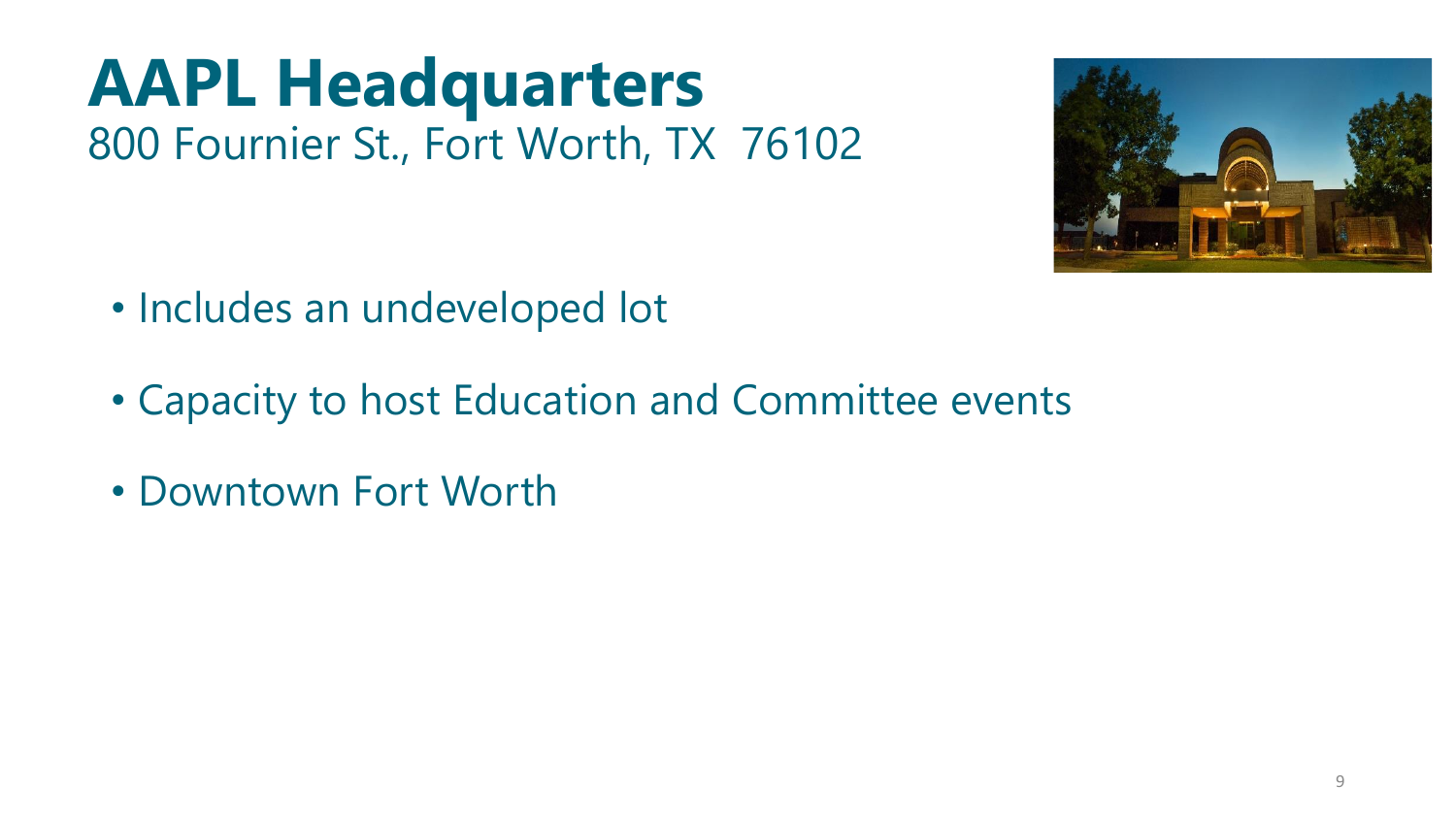## **Membership & Education**

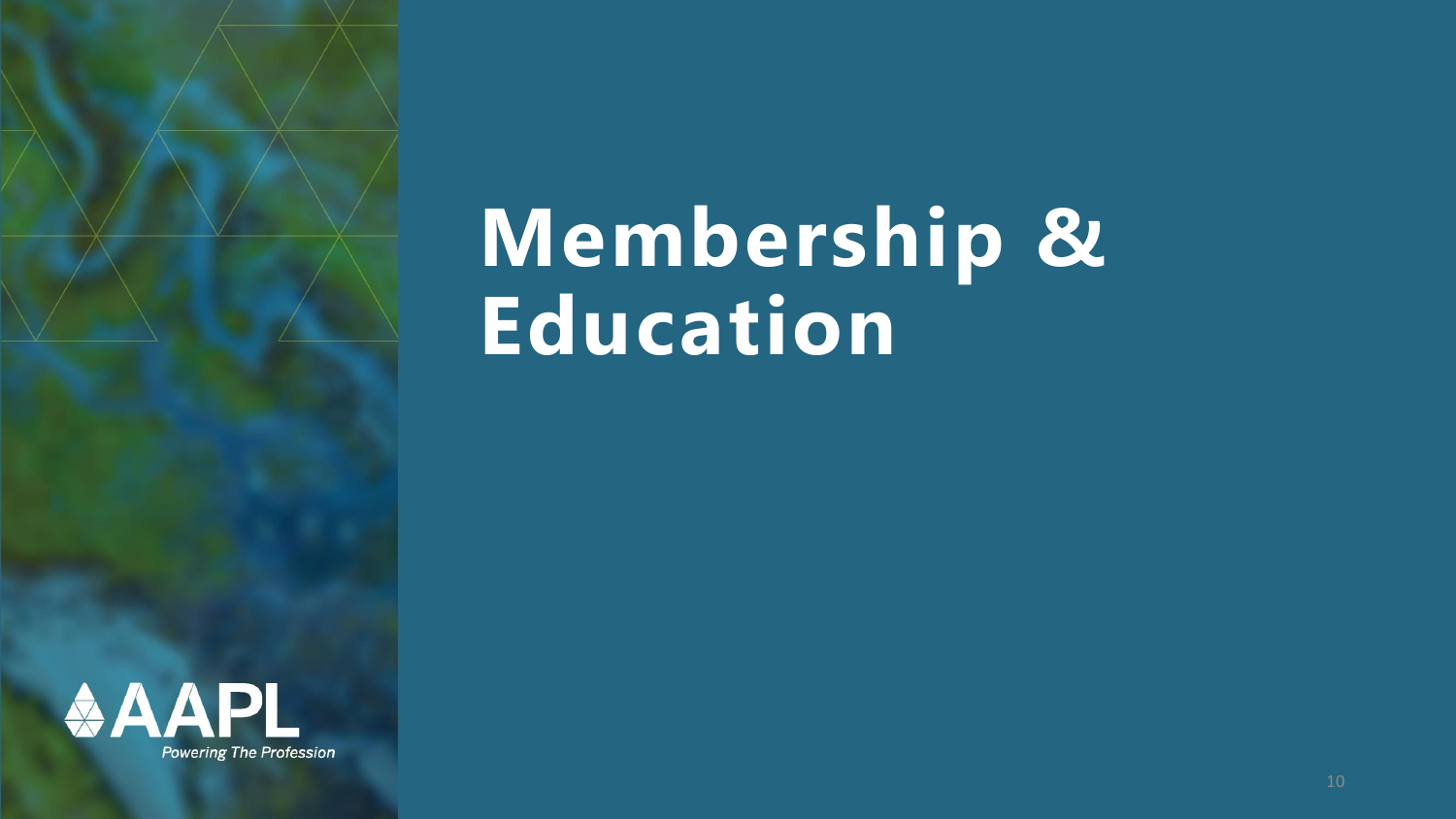## **AAPL Membership Value**

#### *Q: What's in it for me?*

#### *A: Nothing, unless you are vested in advancing your profession/career.*

However, here are a couple of facts related to your \$125 membership:

- Bill Tracking Report Summary \$100 value.
- \$300/member Professional Development Assistance Program.
- *Landman* Magazine \$125 annual value.
- Article Archive of *Landman*  \$100 value.
- Membership Directory \$100 value.
- Advisory Landman Connection \$160 value.
- Access to AAPL Model Forms for no cost \$185 value.
- Land Profession focused Career Center \$100 value.
- Compensation Study every two years \$180 value.

#### *But Wait, there's more:*

- Increased access to online education webinars now available for one year from date of purchase (\$50/each)
- Monthly webinars complimentary to members on-demand (13 courses currently @ \$50/each)
- Complimentary registration to the 2020 Annual Meeting (\$600 value if you were a member)
- Opportunity to become a mentor or mentee at no cost.
- Access to a members' private insurance exchange marketplace for Medical, Dental, Group Life, Disability, Medicare Supplemental and Cancer Care Benefits (GeoCare)
- Discounts on rental car and lodging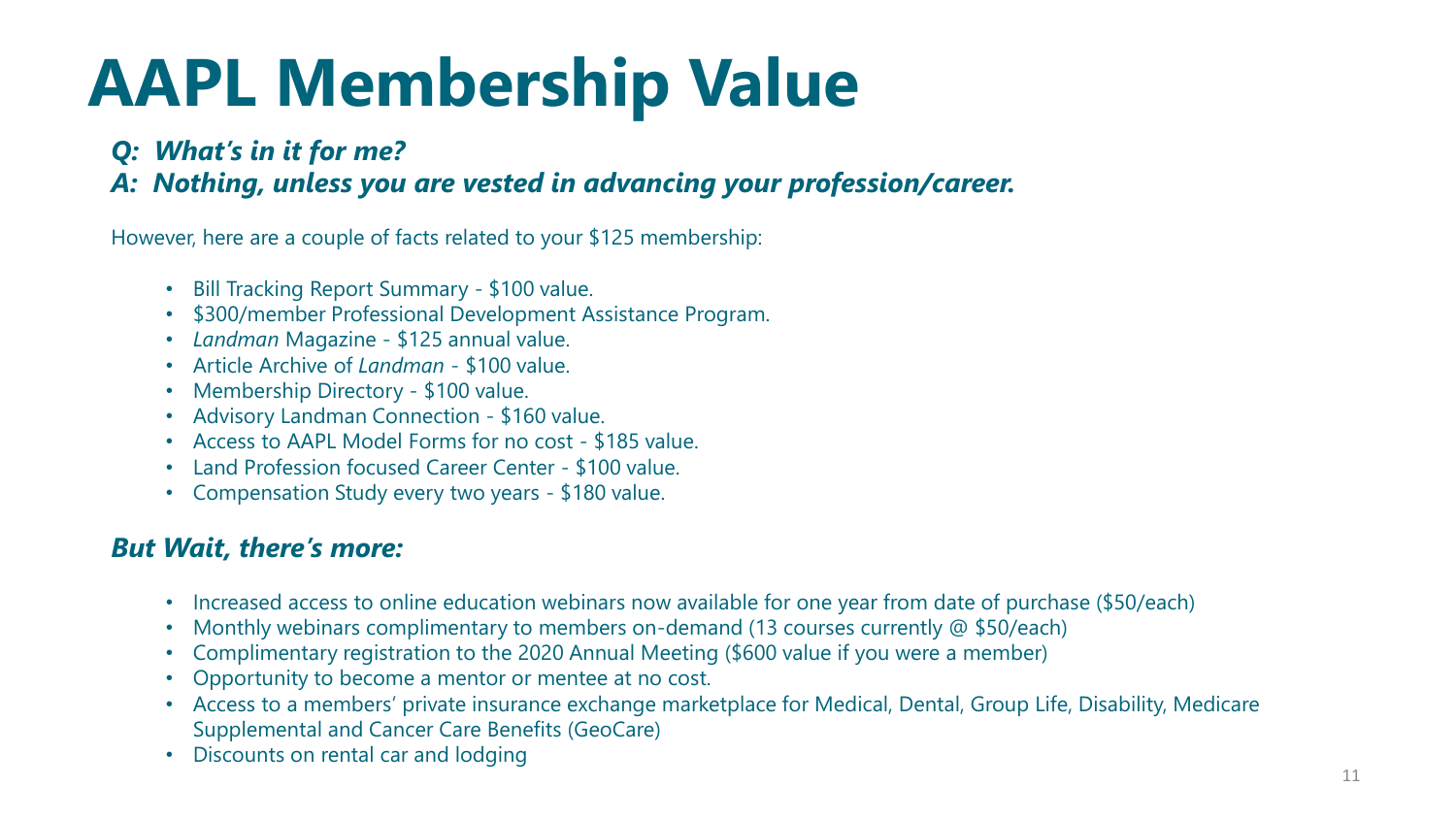### **Membership Trend 1993-2020**

#### **MEMBERSHIP COUNT AS OF YE JUNE 30TH**



 **(YT D)**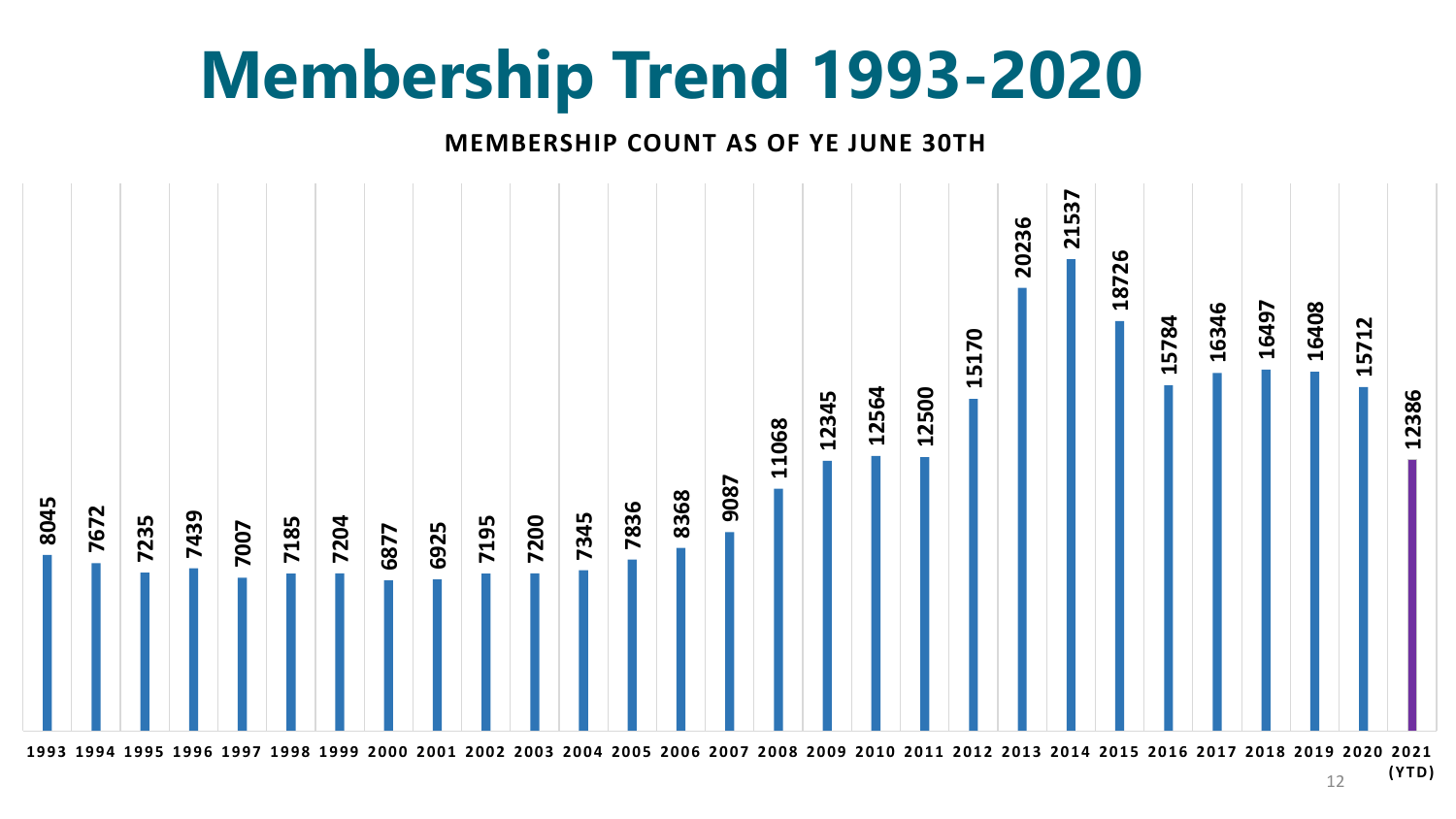## **Education for 2020-2021**

### • Active Education Schedule for 2020-2021

- Several events the 2<sup>nd</sup> half of this fiscal year including:
	- 5 Certification Exam Reviews
	- 2021 Annual Meeting
	- 1 Virtual Mining and Land Resource Institute
	- 23 other Offerings:
		- 14 One hour specialty webinars
		- 3 Field Landman Seminars
		- 6 In Person Seminars
- Other Noteworthy 2020-2021 Education Efforts
	- Free Monthly Webinars Every 3rd Thursday
	- July 16, 2020 Survey of Surface Issues 367 Attended
	- August 20,2020 Ethics and America's Landman 345 Attended
	- January 21, 2021 National Field Landman Webinar 852 Attended
	- Moved content to "On-Demand" through Website
- New Solar Seminar/Webinar to be offered beginning July 2021
	- Renewables course offered as part of NAPE in August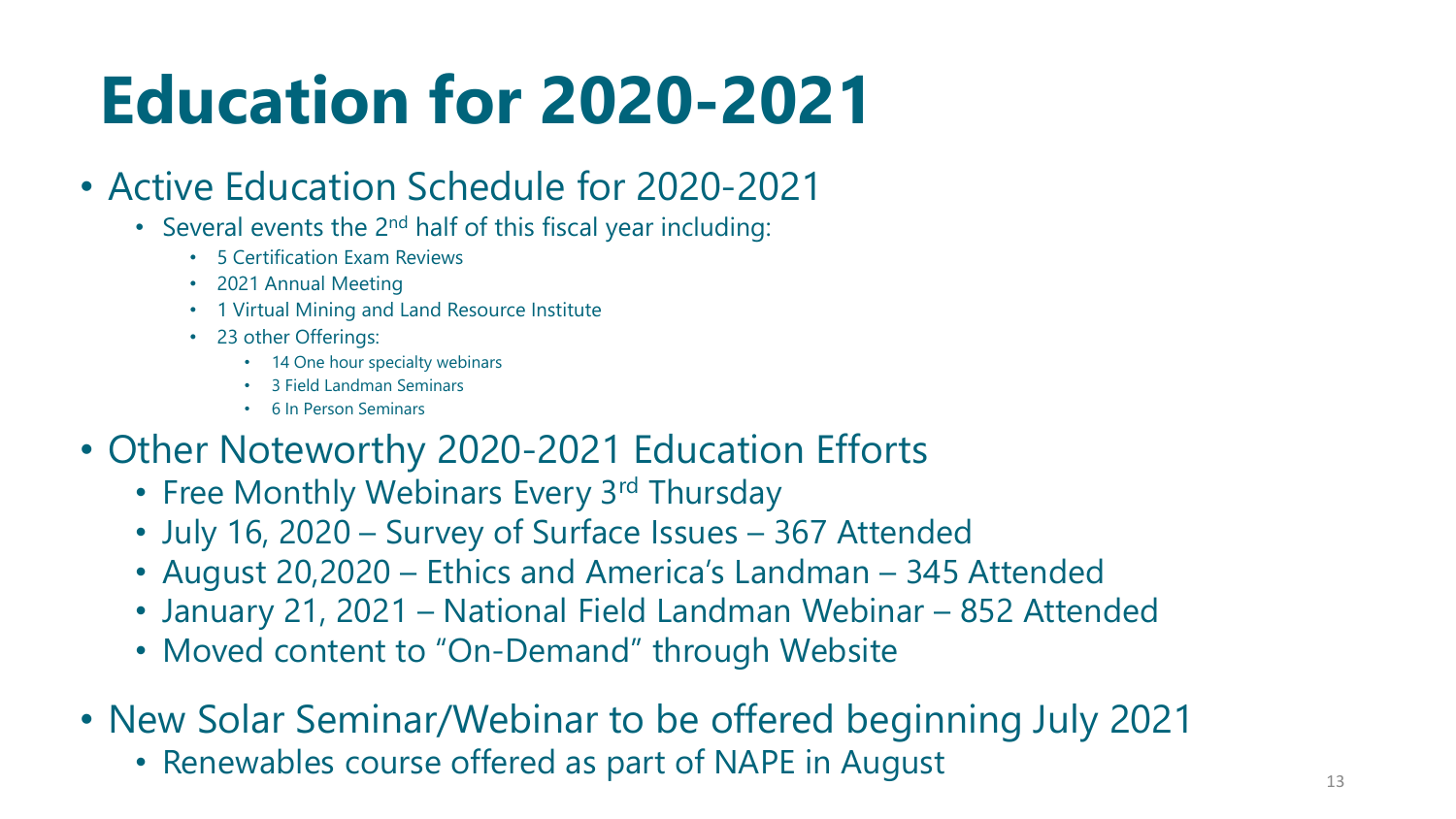## **Advocacy Highlights**

- Weekly Governmental Affairs Reports
- Bill Tracking Summary and Status Report (members-only benefit)
- Breaking news and governmental affairs resources posted to the Landnews AAPL Connect member forum
- Advocacy, including amicus briefs, regulatory letters, and AAPL-sponsored legislation
- Grassroots digital advocacy platform to mobilize member outreach and influence elected officials and regulators on important issues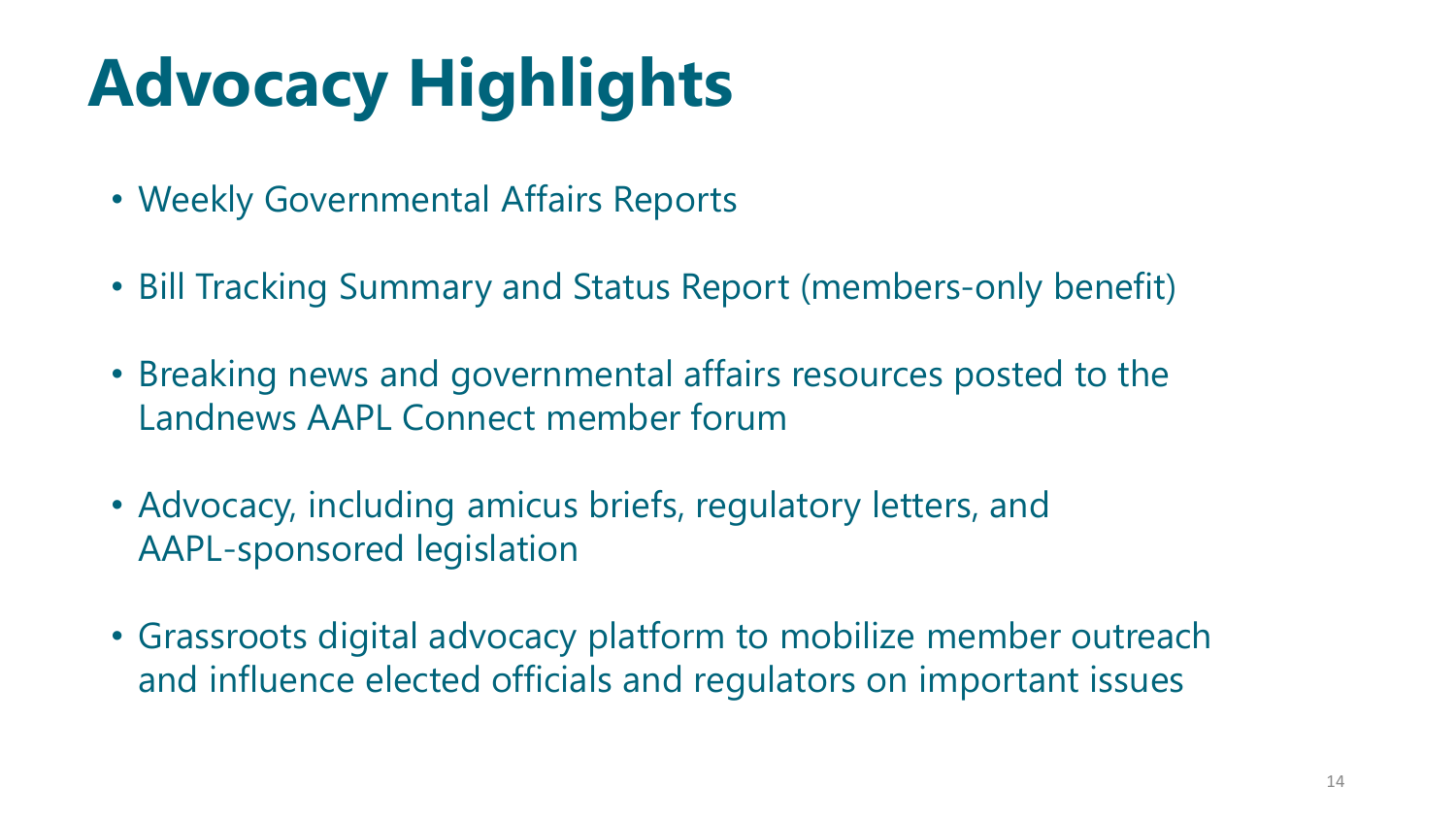

# **Strategic Initiatives & Budget Overview**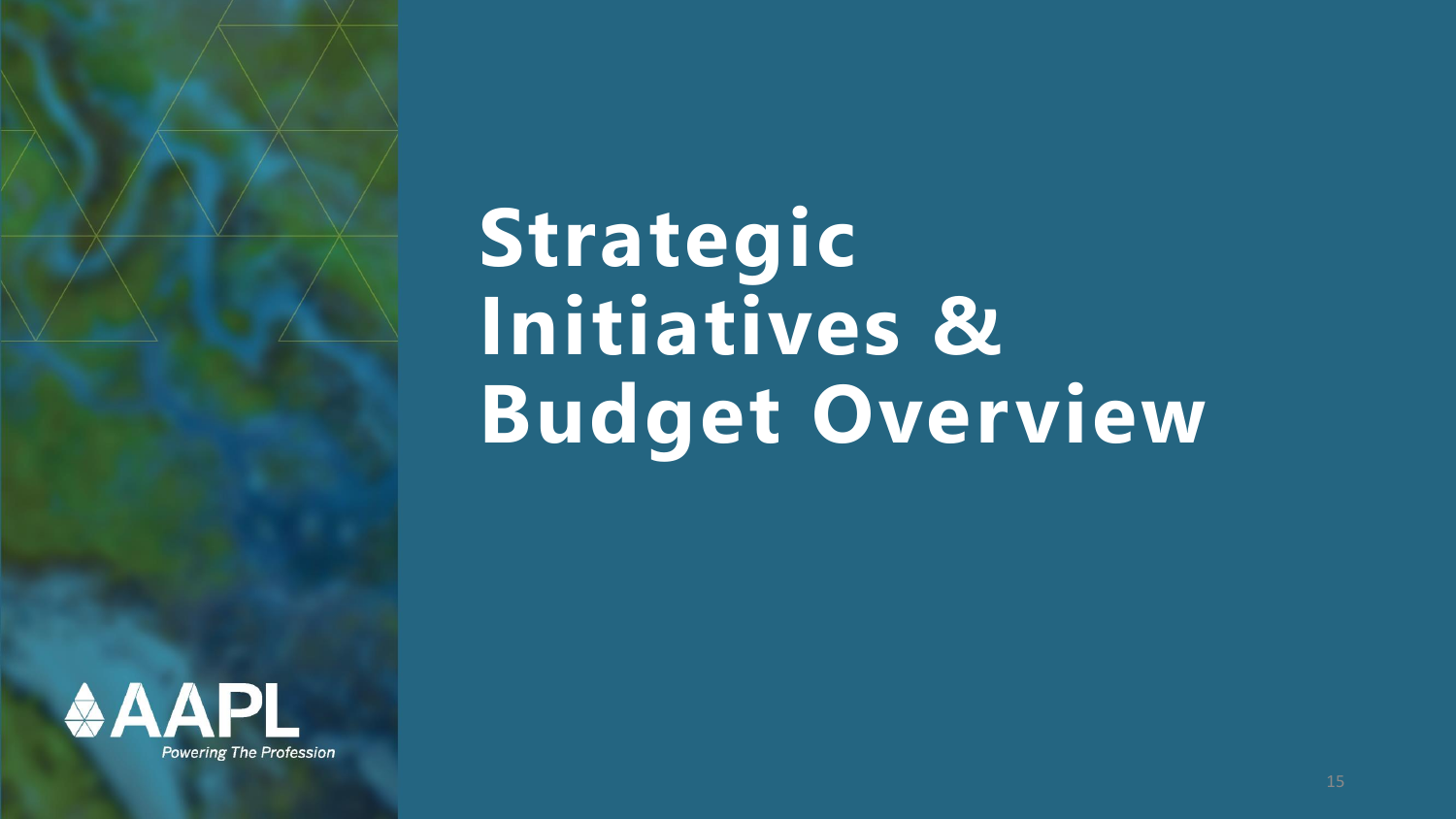## **Strategic Initiatives**

- **Executive Council on Diversity & Inclusion**
- **Develop New Education Seminars**
	- **Subject matter outside of traditional oil and gas**
	- **Use of technology**
- **Revisit the definition of "Landwork"**
- **Protect Landman's ability to conduct landwork**
- **Enhance marketing program for AAPL, Member Services and Outreach**
- **Review / Revise 2020/21 Budget**